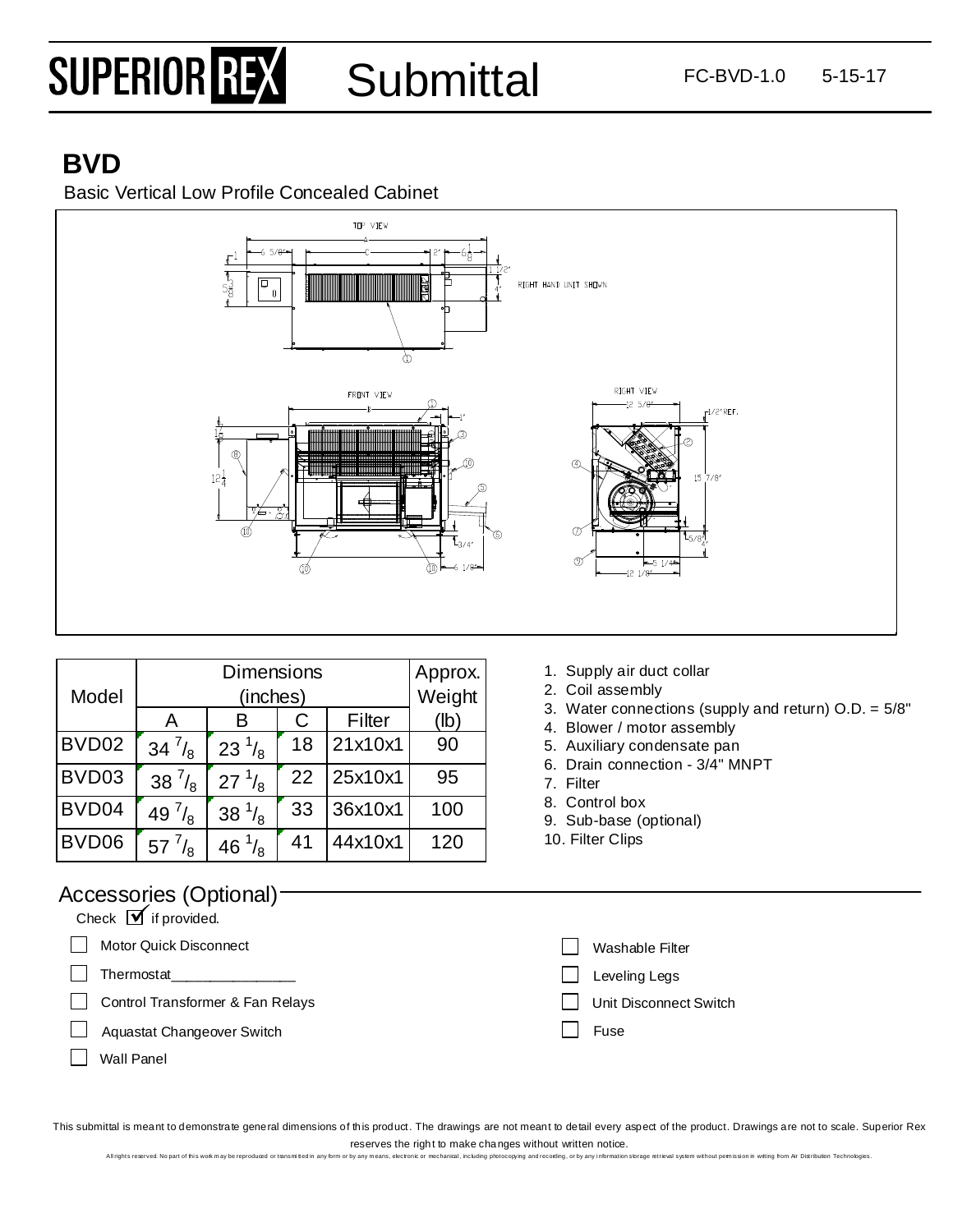### SUPERIOR REX

Submittal FC-BVD-2.0 5-15-17

#### Accessories (Optional)

| Coil - 3/8" O.D. Copper Tube; 10 Fins/Inch Aluminum, Sine Wave   |                                            |  |  |  |  |
|------------------------------------------------------------------|--------------------------------------------|--|--|--|--|
| 2-Pipe<br>3-Row (STD.)<br>2-Row (STD.)<br>$\mathbf{I}$           | 4-Row                                      |  |  |  |  |
| 4-Pipe (Cooling Rows/Heating Rows)<br>$2/1 - Row$<br>$3/1 - Row$ |                                            |  |  |  |  |
| <b>Chilled Water Cooling</b><br><b>Glycol Cooling</b>            | Hot Water Heating<br><b>Glycol Heating</b> |  |  |  |  |

#### **Motor**

 $\sqrt{ }$ 

| Motor(s) - 3 speed PSC<br>Standard<br>115V/60Hz/1ph |      |       | Optional:<br>208V/60Hz/1ph          |
|-----------------------------------------------------|------|-------|-------------------------------------|
|                                                     |      | Total | 230V/60Hz/1ph                       |
| Model                                               | HP   | Amps  |                                     |
| BVD <sub>02</sub>                                   | 1/30 | 0.50  | 277V/60Hz/1ph.                      |
| BVD03                                               | 1/30 | 0.50  | Features:                           |
| BVD04                                               | 1/20 | 0.80  |                                     |
| BVD06                                               | 1/20 | 0.80  | Automatic Reset<br>Thermal Overload |
|                                                     |      |       | <b>Protection System</b>            |

#### Electric Heat – Single Phase (Optional)

| Heater Voltage |             |   | Electric Heater kW Primary or Supplementary         |           |           |           |
|----------------|-------------|---|-----------------------------------------------------|-----------|-----------|-----------|
|                |             |   | 115 Volts                                           | 208 Volts | 230 Volts | 277 Volts |
| 115V           | <b>Size</b> |   | Blowers Min-Max kW Min-Max kW Min-Max kW Min-Max kW |           |           |           |
|                | 02          |   | $1-2$ kW                                            | $1-2$ kW  | $1-2$ kW  | $1-2$ kW  |
| 208V           | 03          |   | $1-3$ kW                                            | $1-3$ kW  | $1-3$ kW  | $1-3$ kW  |
| 230V           | 04          | 2 | $1-4$ kW                                            | $1-4$ kW  | $1-4$ kW  | $1-4$ kW  |
|                | 06          | 2 | 1-5 kW                                              | $1-6$ kW  | $1-6$ kW  | 1-6 kW    |
| 277V           |             |   |                                                     |           |           |           |
|                |             |   |                                                     |           |           |           |
|                |             |   |                                                     |           |           |           |

This submittal is meant to demonstrate general dimensions of this product. The drawings are not meant to detail every aspect of the product. Drawings are not to scale. Superior Rex reserves the right to make changes without written notice.<br>m or by any means, electronic or mechanical, including protocopying and recording, or by any information storage

All rights reserved. No part of this wok may be reproduced or tansmitted in any form or by any means, electronic or mechanical, including protocopying and recording, or by any information storage retrieval system without p